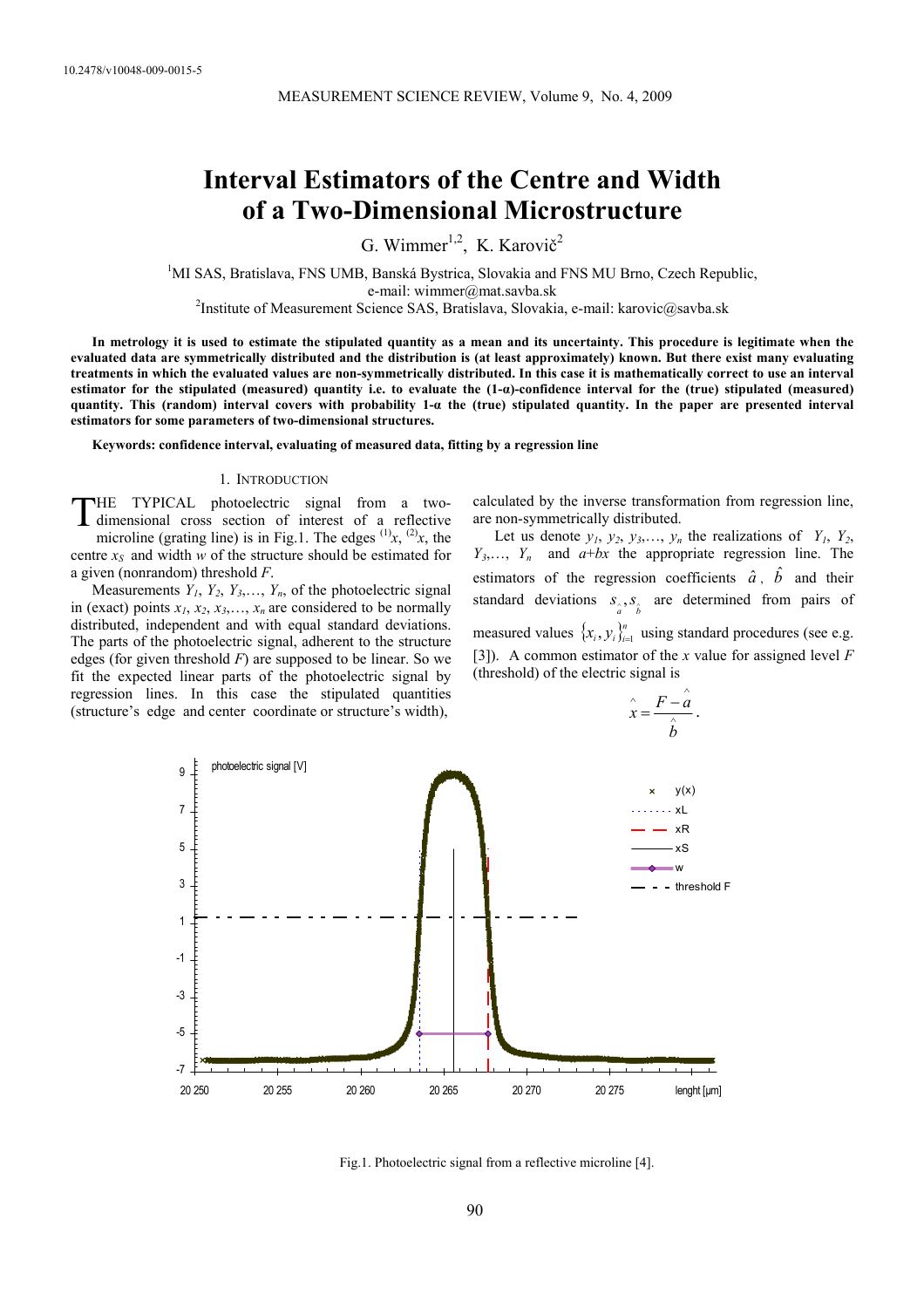Using the Law of propagation on uncertainty (see [2]) we obtain the standard deviation (in fact the estimate of the standard deviation) of the estimator *x* as ∧



where 
$$
s^2 = \frac{1}{n-2} \left( \sum_{i=1}^n y_i^2 - \frac{\left(\sum_{i=1}^n y_i\right)^2}{n} - \hat{b} \left( \sum_{i=1}^n x_i y_i - \frac{\sum_{i=1}^n x_i \sum_{i=1}^n y_i}{n} \right) \right)
$$
 (1)

In deriving the  $(1-\alpha)$ -confidence interval for *x* arise difficulties caused by the generally nonsymmetrical distribution of  $\hat{x}$  and so this confidence interval cannot be determined in the usual way as  $(\hat{x} - k s_{\hat{x}}, \hat{x} + k s_{\hat{x}})$ .

The wanted  $(1-\alpha)$ -confidence interval for *x* can be determined by the below described procedure.



Fig.2 The confidence intervals for the structure edges  $\binom{1}{l}x, \binom{l}{u}x, \binom{2}{u}x, \binom{2}{u}x$ 

## 2. SUBJECT & METHODS

### *The (1-α)-confidence interval for the edge coordinate x*

The regression lines (blue for the left edge, red for the right edge) with the relevant confidence bounds are in Fig.2. According to [1], p. 509-512, in the case of sufficiently steep edges of the structure and small *s* (what is here also assumed), the (1- $\alpha$ )-confidence interval for *x* is ( $\alpha$ ,  $\alpha$ ) according to Fig.2. For its boundaries  $\alpha$ ,  $\alpha$  and given (errorless, nonrandom) value of the photoelectric signal (threshold)  $F$  it holds

$$
F = \hat{a} + \hat{b}_1 x - s d_x \left[ t_{n-2} \left( 1 - \frac{\alpha}{2} \right) \right],
$$
  

$$
F = \hat{a} + \hat{b}_u x + s d_x \left[ t_{n-2} \left( 1 - \frac{\alpha}{2} \right) \right]
$$

with 
$$
d_x = \sqrt{\frac{1}{n} \left( 1 + \frac{\left( nx - \sum_{i=1}^{n} x_i \right)^2}{n \sum_{i=1}^{n} x_i^2 - \left( \sum_{i=1}^{n} x_i \right)^2} \right)},
$$

and  $t_{n-2}$   $1-\frac{\alpha}{2}$ ⎠  $\left(1-\frac{\alpha}{2}\right)$ ⎝  $t_{n-2}\left(1-\frac{\alpha}{2}\right)$  is the  $\left(1-\frac{\alpha}{2}\right)$  $\left(1-\frac{\alpha}{2}\right)$  $\left(1-\frac{\alpha}{2}\right)$ -quantile of the Student tdistribution with *n*-2 degrees of freedom, s is given in (1).

Solving both preceding equations the bounds  $\alpha$  and  $\alpha$  are

$$
{}_{I}x = \frac{-B}{2A} - \frac{\sqrt{B^2 - 4AC}}{2A}, \quad {}_{u}x = \frac{-B}{2A} + \frac{\sqrt{B^2 - 4AC}}{2A} \tag{2}
$$